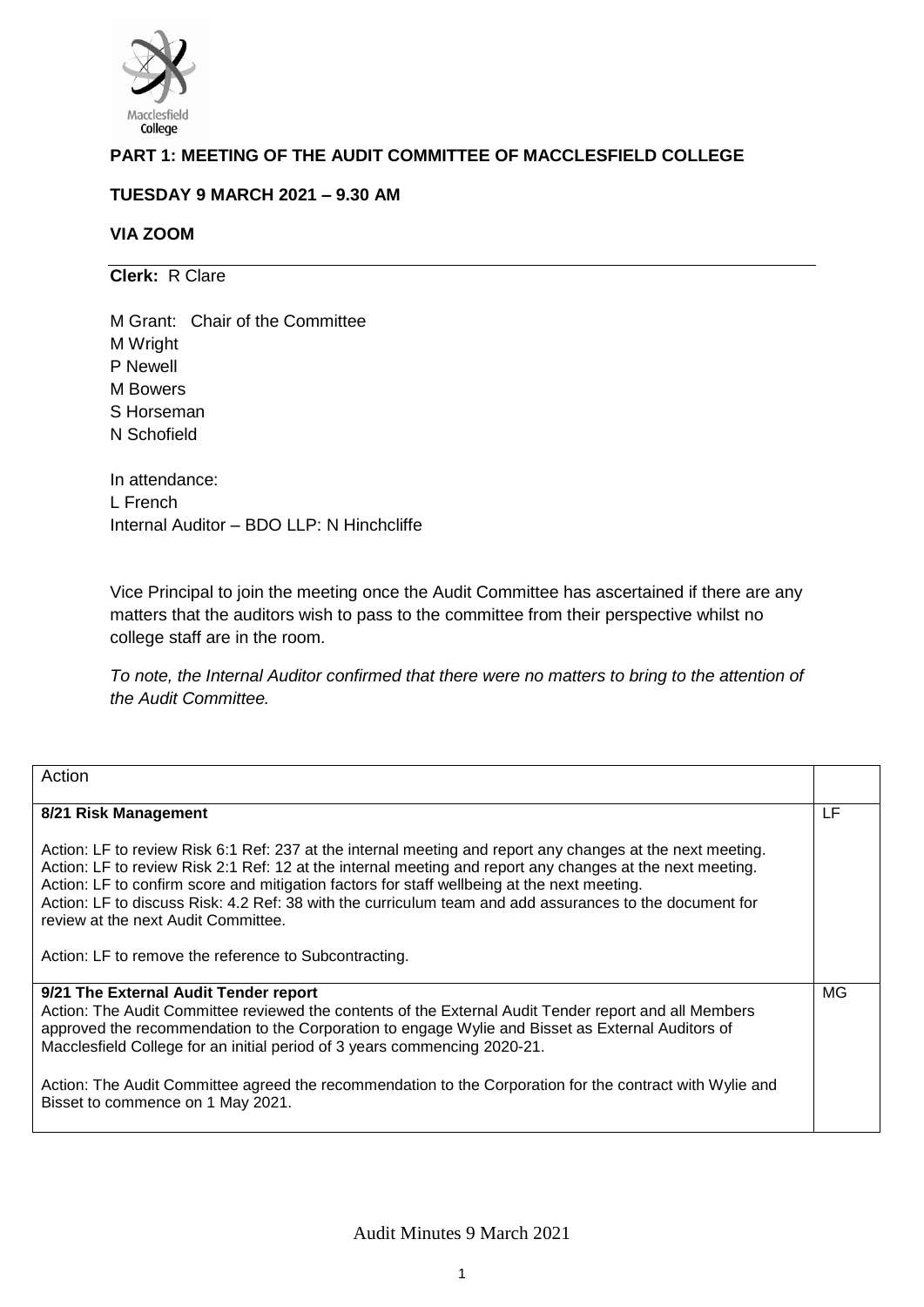

## **MINUTES**

#### **Item Title**<br>1/21 **Welc 1/21 Welcome and Apologies for Absence**

The Chair of the Audit Committee welcomed Members to the Audit Committee. There were no apologies for absence.

## **2/21 Declaration of Members' Interest**

There was no declaration of Members' interest.

## **3/21** *Minutes and matters arising*

*The minutes of the Audit Committee meeting held on 10 November 2020 were approved as an accurate record.* 

*The Chair reviewed the matters arising from the meeting: Action: Item 16/20* 

*The Director of Governance confirmed that she had not heard from D Owen and will follow up after the meeting. The Director of Governance confirmed that she had contacted D Owen via telephone following the last meeting. D Owen had explained that due to Covid-19 and being in the aviation sector, he was required to commit fully to his own work and no longer had the time to commit to the Audit Committee role at the present time. The Chair of the Committee would like to record her thanks to D Owen.*

*Action: Item 18/20 (iii) Report and Financial Statements for the Year Ended 31 July 2020 PN and MG requested the following changes:* 

- *Page 13 Trade Union Facility time should be in a sum not number*
- *Page 5 're-inspected' 2017 – the 're' will be removed*
- *Page 8 review paragraph in relation to the TMA – 12 July 2016 in relation to ceasing sponsorship*
- *Governance statement – CT reappointment date to be added*

*The Audit Committee agreed to recommend the Report and Financial Statements for the Year ended 31 July 2020 subject to further review and amendments/RC. This action was completed.* 

*Action: Item 18/20 (iv) Regularity Self-Assessment Questionnaire A Member pointed out that the column with the action needed to be realigned. Two answers were required on page 13, LF reported that in relation to performance the answer was 'yes' and in relation to investments the answer was 'N/A'. Realignment of two responses on page 17 was requested to be considered. This action was completed.* 

#### *Action Item 18/20 (vi) Student Union Accounts*

*The Audit Committee recommended to remove the requirement for Student Union accounts to be submitted to the Audit Committee going forward. LF will add the recommendation to her report and the Chair of the Audit Committee will make this recommendation at the Corporation meeting on 8 December 2020.LF. This action was accepted by the Corporation and completed.* 

#### *Item 20/20 Minutes and Matters Arising.*

*NH to confirm the number of students who had withdrawn or changed courses during the ESFA audit. Action carried forward from previous Audit Committee. NH. NH provided an update to the Audit Committee via email on 18 November 2020. NH response was: We haven't retained the original data from which we picked a sample to confirm original numbers but in total we*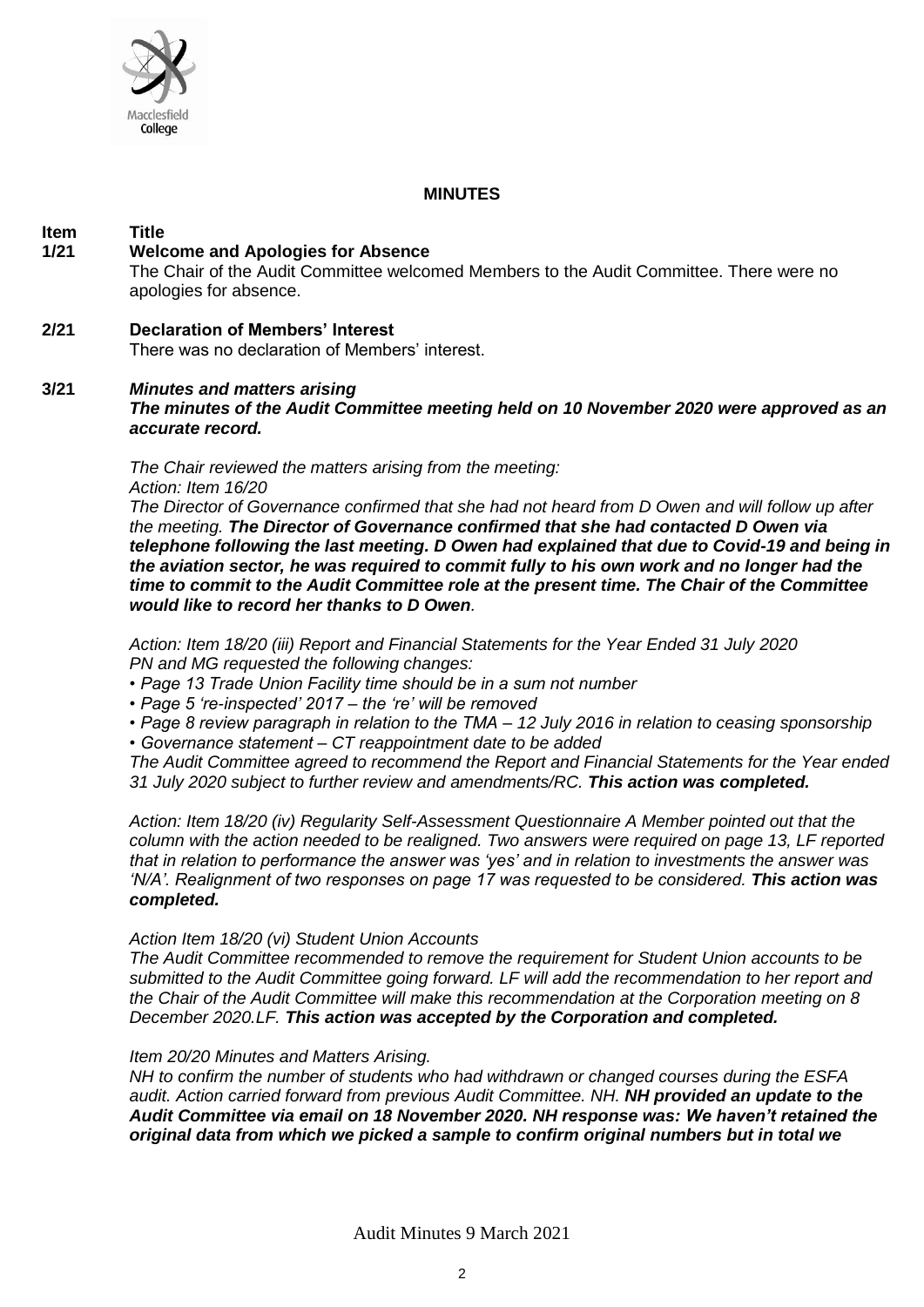

## *considered 12 withdrawal (2+ a further 10) and 3 transfers. This is in line with our sampling methodology which is based on risk and frequency of the process or transaction.*

### *Item 23/20 (i) Annual Risk Management Report*

*Q: On page four please can you confirm who the risk is reviewed by?* 

*LF confirmed that effectiveness is reviewed by the Risk Management Committee. This comment will be added on page 4 of the report.*

*On page 6, the Recommendation to be amended to 'review the effectiveness of Risk Management arrangements of the college'. LF. This action was completed.* 

*Item 23/20 (iii) Risk Heat Map*

*It was agreed that in relation to an earlier conversation held at the Audit Committee, additional points and clarity in relation to risk and planning the curriculum would be reviewed. However, it was noted that the College was adaptable and had prepared well by developing new partnerships and ventures and making key strategic decisions. LF. This action was completed and the revised report was received by the Corporation.* 

*Item 24/20 Annual Report of the Audit Committee to the Corporation Members noted the following amendments to the report:* 

- *MB attendance will be amended as there was a correction in the table.*
- *the date on page 4 to 3 December 2019.*

*• the amendment on page 4, section Audit Committee's Opinion, the first sentence to confirm: 'The opinion of the Committee is that the College's Risk Management internal control system and governance is adequate and effective'. LF. This action was completed and the report was presented to the Corporation.* 

## **4/21 Fraud, GDPR and RIDDOR reportable incidents**

LF reported that there were no issues relating to Fraud, GDPR and RIDDOR reportable incidents.

## **5/21 Schedule of Outstanding Recommendations**

The Vice Principal confirmed that since the last meeting of the Audit Committee no further internal audit reports have been received. Therefore, there was no further information to add to this report since the last meeting. There were 13 recommendations completed and awaiting audit and 1 recommendation that was not due to be completed yet. The outstanding action related to risk tolerances for each risk and had a completion date for April 2021.

#### **6/21 Programme of Audit activities 2020/21**

The Audit Progress update report was shared in advance of the meeting. NH explained that the Cyber Security audit had been completed. NH had debriefed LF on the Cyber Security audit but it was in draft and therefore was not ready to be reviewed at this meeting. The audit report would be considered by the Head of IT before being sharing to the Audit Committee. NH confirmed that the Audit Plan remained balanced and achievable.

Q: As the College is more than ever dependent on performance of IT and security, please can you inform the Audit Committee if there are any actions that require an urgent management response ? LF explained that there were no high-risk actions and there were no major concerns arising from the audit. It was a detailed report and LF had not had time to review in detail but confirmed that there were 3 medium risks and 4 low risks and moderate assurance had been awarded.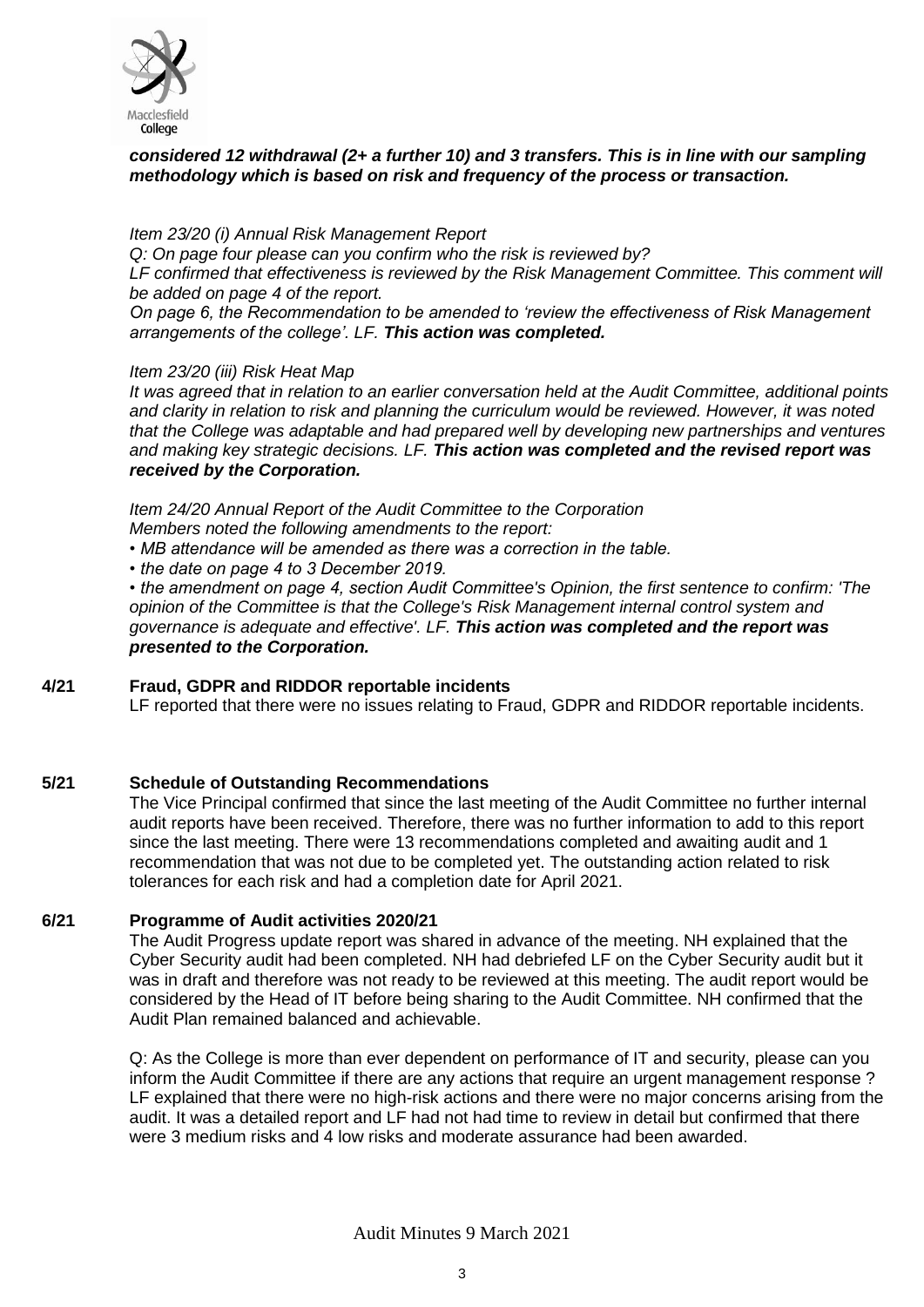

All remaining dates remain the same for the academic year.

## **7/21 Internal Audit**

NH reported that the Internal Audit report for Cyber Security would be received at the next meeting.

## **8/21 Risk Management To receive an updated copy of the Risk Heat Map**

N Schofield joined the meeting at this point due to technology issues. N Schofield was welcomed to his first meeting of the Audit Committee and introductions were made.

The Audit Committee received a copy of the Risk Heat Map in advance of the meeting. LF explained that risks included on the heat map are those with an overall gross score of twelve or more, with the exception of the following which have been added at the request of governors:

- Risk reference 191: risk of non-compliance with GDPR
- Risk reference 236: risk of failure to achieve HE target
- Risk reference 95: risk of Health & Safety requirements not maintained leading to accidents/HSE review

LF explained that she now had closer management of the actual document rather than this previously being an administrative member of staff. LF reported that the Risk Management Group met on 24 February 2021 and discussed the risks within the risk register in detail. The register was updated, a number of risks have been updated with information and additional control measures the college has implemented to mitigate risks associated with Covid-19.

There has been one new risk added to the heat map:

• Risk 4.2 Ref: 38 Risk title Inadequate welfare and mental health support, consequence students with emotional needs will not remain in education, leading to poor retention and achievement and poor Ofsted grade.

LF reported that this risk has always been on the college risk register but with a lower gross score, this score has been increased to recognise the increased risk around student's mental health and wellbeing currently. LF explained that the risk relating to staff mental health and well being was also important and considered carefully by the internal committee, but had a lower score due to a package that the College had purchased from an external company to support staff health and wellbeing. The College also engaged with Occupational Health for support.

Other changes to note on the heat map:

• Risk 6.2 Ref: 231 Risk Title Achievement of bank covenants and breach of these could lead to bank calling in college Loan of which the consequence is financial viability risk.

• Risk 6.1 Ref: 240 Risk Title Reduced student recruitment for adult learners funded through the Adult Education Budget leading to inability to meet business plan/ financial viability

LF explained that both the bank covenant and student recruitment for adult learners had an increased score. The net risk score has been increased from 9 to 12 due to the revised forecast for 20/21 indicating that currently the bank covenant may not be met. LF explained that this was due to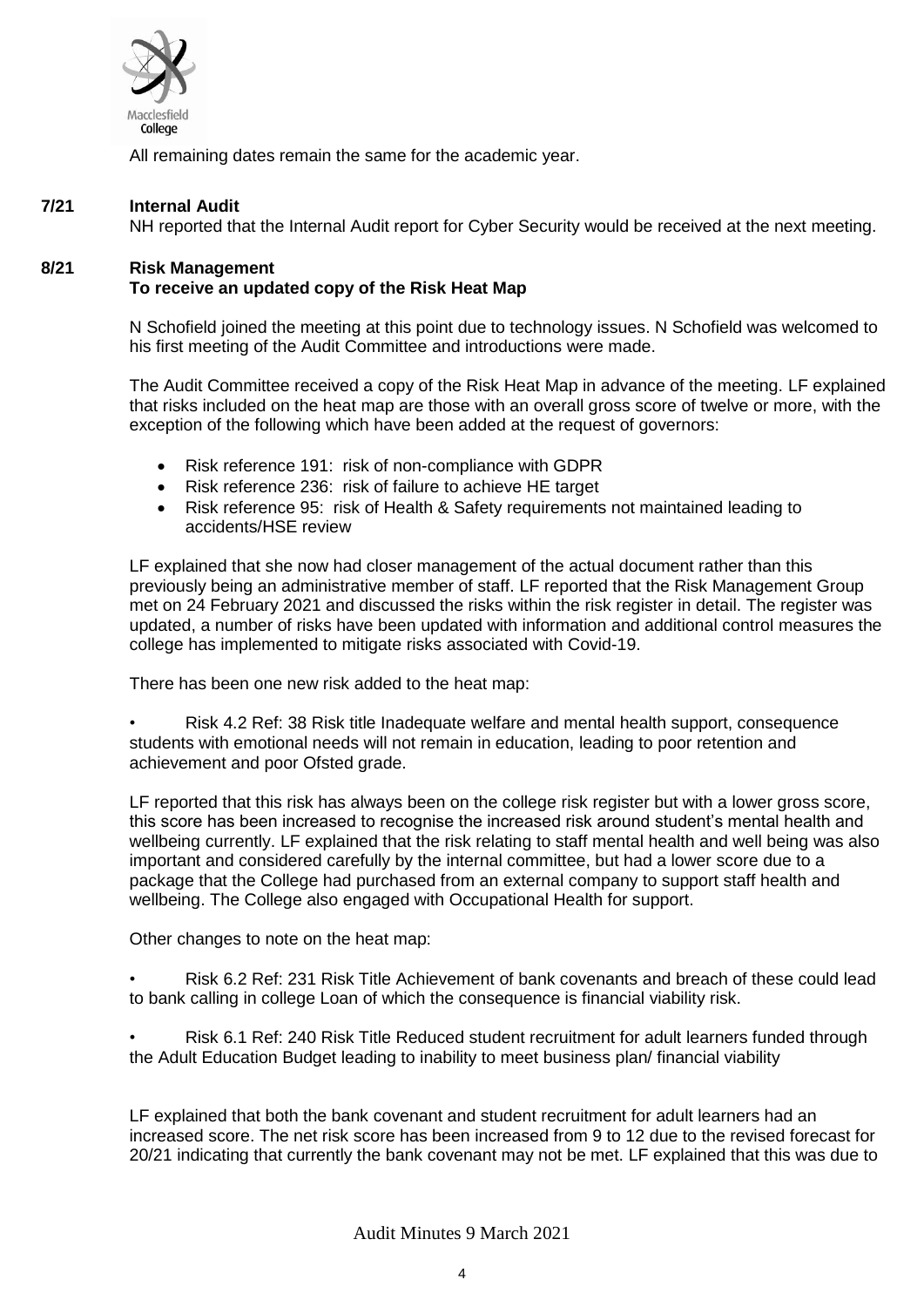

recruitment in Adult Education. LF reported that this had been recognised in the financial forecast. The College do not currently know if the Government will support the Adult Education Budget as they have done in previous years, but the College was hopeful that they would. Covid-19 and the national lockdown had impacted on student recruitment and planned numbers being met, financial forecasts have been amended accordingly

• Risk 10 Ref: 250 Risk Title Coronavirus outbreak, consequence college closes for period of time. Although the risk ratings have not changed and remain high at a gross risk of 20 and a net risk score of 9 after controls, an additional control is in place since last reported to Audit Committee. A Lateral Flow Test site has been set up in college and staff and students have been offered a test going forward. Initially the tests will take place in college and then going forward these will be provided via home tests, in line with government guidance. In addition, all students will wear face masks.

Q: At the current time, Risk 6:1 Ref: 237 Title: reduced student recruitment for learners on apprenticeship programmes has not exceeded the score of 12 due to mitigating factors. However, listening to this area being reporting on in the press, does this score need to be higher? LF confirmed that there were a number of mitigating risks in place that reduced the score but this could be reconsidered at the next internal meeting. **Action: LF to review Risk 6:1 Ref: 237 at the internal meeting and report any changes at the next meeting.** 

Q: Risk 2:1 Ref: 12 Title: Ineffective board decision making currently has a Gross Sore of 12 and a Net Score of 12 is that appropriate? LF explained that although the Corporation make decisions and review the strategy. Funding Bodies often make decisions that are shared late and this is a risk that is out of the Corporations control. LF is a representative of the AoC Finance Committee and so the College is well informed. LF confirmed that this could be reconsidered at the next internal meeting. **Action: LF to review Risk 2:1 Ref: 12 at the internal meeting and report any changes at the next meeting.** 

Q: Staff wellbeing does not currently exceed a score of 12 and therefore is not on the heat map, are we comfortable with this as a committee?

LF explained the mitigating factors but explained that staff wellbeing currently sits under a wider HR Risk. LF confirmed that the College takes staff wellbeing seriously and it is a top priority with a number of strategies currently in place. LF reported that the gross risk score for the wider HR action does not exceed 12 due to mitigating factors. LF confirmed that she could separate staff wellbeing from the wider HR risk and ask the committee to review the scoring or it could be a risk that the Audit Committee request to be added to the Heat Map for further review. The Committee agreed that they would like more detail before deciding whether it should be added to the Heat Map. LF confirmed that staff absence was 1.97% on the KPI reported to the Corporation at the December meeting. LF explained that this was 2.3% at this time the previous year so was currently low. The committee agreed that this risk would be reviewed in more detail at the next meeting. **Action: LF to confirm score and mitigation factors for staff wellbeing at the next meeting.** 

The Chair of the Audit Committee requested that Risk 6:1 Ref 233, in the assurance column, the reference to subcontracting is removed as the College no longer subcontracts. **Action: LF to remove the reference to Subcontracting.** 

Q: Risk 4.2 Ref: 38 Risk title: Inadequate welfare and mental health support, consequence students with emotional needs will not remain in education, leading to poor retention and achievement and poor Ofsted grade. This risk currently has no assurances, is this because it is a new risk?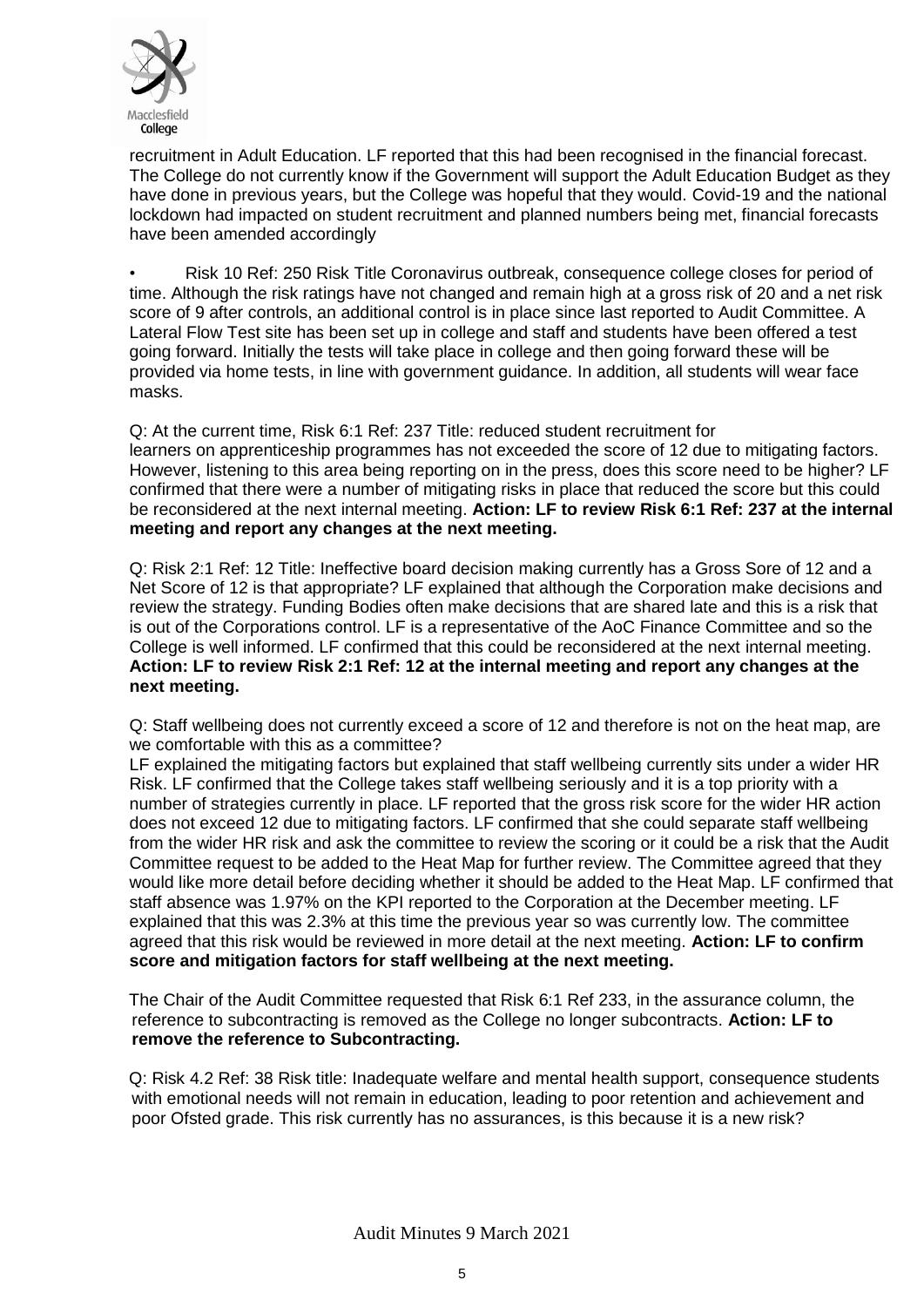

LF confirmed that she would speak to the curriculum team and seek assurances and add this to the report for review at the next meeting. **Action: LF to discuss Risk: 4.2 Ref: 38 with the curriculum team and add assurances to the document for review at the next Audit Committee.** 

NH left the meeting at this point. MW left the meeting at this point.

## **9/21 External Audit Tender**

An External Audit Tender report was received in advance of the meeting.

LF explained that Macclesfield College engaged with Tenet Services to support the College in the appointment of an External Auditor a year ago. Tenet is one of the leading providers of tendering services to the education sector. Unfortunately, at the time, there were no tenders due to the timing and Covid-19. The College has gone out to tender again using Tenet Services and received two tenders; Wylie and Bisset and Beever and Struthers. Two clarification meetings were organised with the two external auditors. Clarification questions were agreed and submitted in advance of the meeting. Following the questions being submitted, Beever and Struthers pulled out of the tender due to their lack of experience in the FE Sector. The clarification meeting with Wylie and Bisset went ahead with MG, MW, LF and RC in attendance on behalf of the College. MG Chaired the meeting.

The Wylie and Bisset team had experience of FE and the Engagement Partner and Relationship Partner had 28 years' experience of working with FE and the Audit Manager had 8 years' experience of working with FE. The Chair of the Audit Committee confirmed that the presentation from the External Auditors was excellent and many of the questions relating to FE experience were answered during the presentation. They were also part of the ESFA Forum and had knowledge of key issues in the sector.

It was noted that the cost of the contract, Including VAT for 2020-21 would be £19,914. For comparison, the contract cost with RSM for the year 2019-2020 was £20,400. The contract includes £1,600 +VAT for 'Expenses' to include the costs of servicing the contract from their head office in Glasgow, essentially travel costs. The company have said they will seek to minimise this cost by remote working and efficient coordination of onsite work. The actual cost for expenses will not exceed this amount. A Member asked if the External Auditors had referenced value for money as outlined in the new Audit Code of Practice. The Chair of the Audit Committee explained that the External Auditors had confirmed value for money in their presentation.

## **The Audit Committee reviewed the contents of the External Audit Tender report and all Members approved the recommendation to the Corporation to engage Wylie and Bisset as External Auditors of Macclesfield College for an initial period of 3 years commencing 2020-21.**

The Chair of the Audit Committee explained that within the tender the agreed start date was 1 August 2021 as outlined by Tenet. However, following the meeting it was agreed for Tenet to ask an Open Question to enquire if there is flexibility regarding start date of the contract possibly to 1 June 2021, at the latest, to better facilitate the preparation for the 2020-21 External Audit. Wylie and Bisset responded and confirmed it would be better to start the contract on 1 May 2021 to allow preparation and planning time for the first audit. A Member of the Audit Committee asked if the costs were included in the budget and LF confirmed that they were. **The Audit Committee agreed the recommendation to the Corporation for the contract with Wylie and Bisset to commence on 1 May 2021.**

The Chair of the Audit Committee thanked R Clare her contribution to the report.